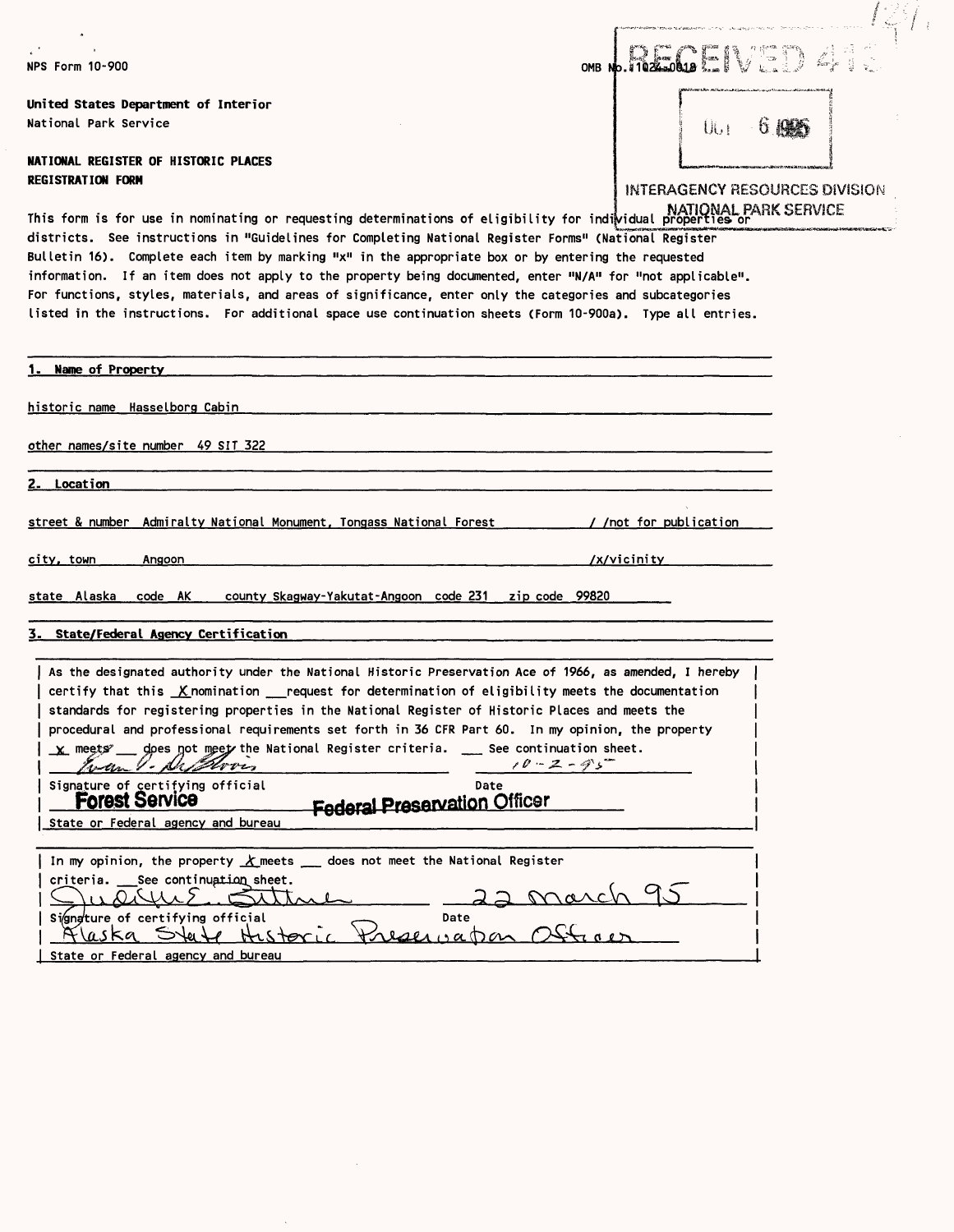| <u> 4. National Park Service Certification</u>                                |                      |                                                          |                                                       |  |
|-------------------------------------------------------------------------------|----------------------|----------------------------------------------------------|-------------------------------------------------------|--|
| I. Kereby certify that this property is:                                      |                      |                                                          |                                                       |  |
| $\overline{\phantom{a}}$ entered in the National Register.                    |                      |                                                          |                                                       |  |
| __ See continuation sheet.                                                    |                      |                                                          | 11.2.95                                               |  |
| determined eligible for the National                                          |                      |                                                          |                                                       |  |
| Register. __ See continuation sheet.                                          |                      |                                                          |                                                       |  |
| determined not eligible for the                                               |                      | Intered in the                                           |                                                       |  |
| National Register.                                                            |                      | National Register                                        |                                                       |  |
| removed from the National Register.                                           |                      |                                                          |                                                       |  |
|                                                                               |                      |                                                          |                                                       |  |
|                                                                               |                      |                                                          |                                                       |  |
|                                                                               |                      | Signature of the Keeper                                  | Date of Action                                        |  |
|                                                                               |                      |                                                          |                                                       |  |
| 5. Classification<br>Ownership of Property                                    | Category of Property |                                                          | Number of Resources within Property                   |  |
| __ private                                                                    | <u>x</u> building(s) | Contributing                                             | Noncontributing                                       |  |
| public-local                                                                  | district             | $\overline{1}$                                           | buildings                                             |  |
| public-State                                                                  | site                 |                                                          | sites                                                 |  |
| x public-Federal                                                              | $\_$ structure       |                                                          | structure                                             |  |
|                                                                               | object               |                                                          | ___objects                                            |  |
|                                                                               |                      |                                                          | 0 Total                                               |  |
| Number of contributing resources previously listed in the National Register _ |                      |                                                          | $\overline{0}$                                        |  |
|                                                                               |                      |                                                          |                                                       |  |
| Name of related multiple property listing                                     |                      |                                                          |                                                       |  |
| Admiralty Island Civilian Conservation Corps Canoe Route, 1933-1937           |                      |                                                          |                                                       |  |
|                                                                               |                      |                                                          |                                                       |  |
| 6. Function or Use                                                            |                      |                                                          |                                                       |  |
| Historic Functions (enter categories<br>Current Functions (enter categories   |                      |                                                          |                                                       |  |
| from instructions)                                                            |                      | from instructions)                                       |                                                       |  |
| Recreation and Culture                                                        |                      | Recreation and Culture                                   |                                                       |  |
| Sub: Outdoor Recreation                                                       |                      | Sub: Outdoor Recreation                                  |                                                       |  |
| 7. Description                                                                |                      |                                                          |                                                       |  |
| Architectural Classification                                                  |                      | Materials (enter categories                              |                                                       |  |
| (enter categories from instructions)                                          |                      | from instructions)                                       |                                                       |  |
|                                                                               |                      | foundation concrete                                      |                                                       |  |
| <u>no style j</u>                                                             |                      | walls _____ wood: timber frame, shakes, board and batten |                                                       |  |
|                                                                               |                      |                                                          | roof _____ metal and synthetic: corrugated sheets and |  |
|                                                                               |                      | fiberglass                                               |                                                       |  |
|                                                                               |                      | other fireplace/chimney: stone and brick                 |                                                       |  |
|                                                                               |                      |                                                          |                                                       |  |
| Describe present and historic physical appearance.                            |                      |                                                          |                                                       |  |

The following description is modified from Sorensons' original Determination of Eligibility.

Hasselborg Cabin was built in 1937 and is part of the Admiralty Island Canoe Route which was built by the Civilian Conservation Corps between 1933 and 1937. This route included shelters, portages, dams, cabins, boat houses, and skiffs and was part of a program to enhance recreational opportunities.

This cabin is a standard Adirondack shelter -- a saltbox style that is timber-framed, rectangular in plan view and three-sided. Outside dimensions are 12' 6" x 10' 6" with a maximum height of 12' 6". The frame and roof were built of peeled, spruce and hemlock posts and beams. Respectively these are about 10 and 6 inches in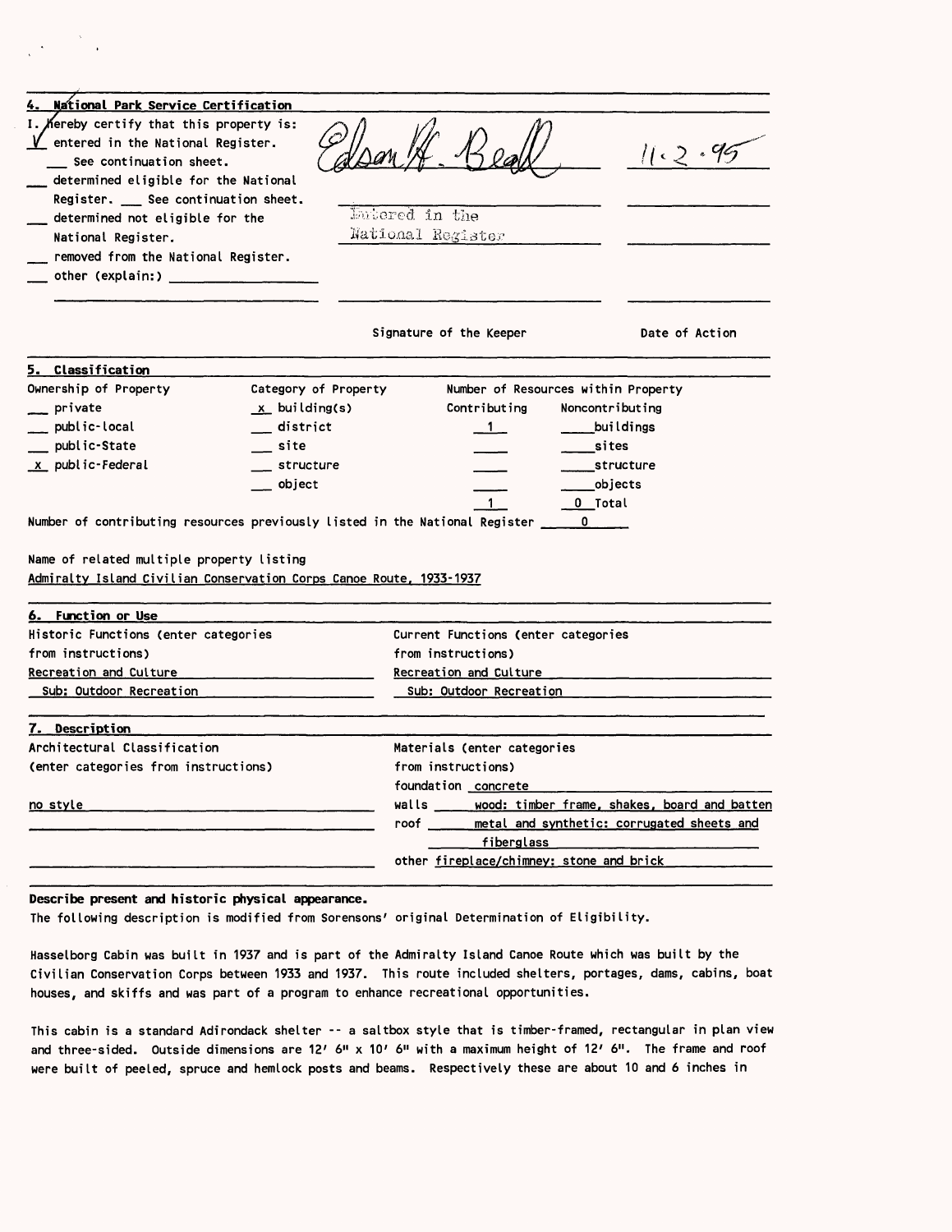diameter. Saltbox roofs have two unequal slopes; this cabin has a back slope of 14 feet while the front slope is eight feet. The overlap of these slopes created a smoke vent which runs the length of the ridge. Nine inch diameter rafters, on 16 inch centers, and three inch diameter purlins were used for the roof. Split shakes, 1/2 to 1 inch thick, were used to side and roof the structure.

Two features distinguish this shelter from others in the canoe route, the floor and a fireplace. Only two of the shelters built for the canoe route had fireplaces. The Hasselborg Cabin has a stone and brick fireplace and chimney built into the west wall. Angular granite stones were used for the fireplace, mantle and chimney while the interior is lined with firebrick. The fireplace is 6'2" wide and 4'4" tall. The chimney is capped by a rectangular concrete spark arrester. Two other structures built by the CCC in the region, Skaters Cabin and the Auke Bay Recreation Area Shelter, have fireplaces that are similar.

The other distinguishing feature of this cabin is the floor/foundation. Other shelters have a dirt floor, however, Hasselborg Cabin has a poured concrete slab. The vertical timbers rest on the slab. Hasselborg Cabin may be the only Adirondack shelter on Admiralty Island, and perhaps southeast Alaska, to have a concrete floor in its original design.

Renovations in the 1950's or 1960's by volunteers from the Territorial Sportsmen have altered the roof and walls. Originally the cabin was open to the east (front) and faced Hasselborg Lake. The front was enclosed with a board and batten wall. The boards are 11" x  $3/4$ " and the battens are 2-3/5" x  $3/4$ "; both are oriented vertically. A board and batten door was placed in the center of this wall and a pane window was place north of the door. The window has six panes, each of which is 10 inches x 6 inches in size. In addition, the shakes on the walls were replaced with shakes which were stained brown.

The roof has been altered in several ways from the original condition. Split shakes were replaced with corrugated metal sheets, the smoke vent which ran the length of the ridge was enclosed, and a clear fiberglass panel was added as a skylight.

The structural members of the cabin are now showing significant signs of rot and deterioration. Rotting is particularly acute where the posts rest on the concrete floor. The concrete floor is cracked and broken in several places. The metal roof has proved difficult to seal, and moisture in the cabin is accelerating the rot of the support posts.

The cabin is on the beach near the south end of Hasselborg Lake, just north of the outlet to Hasselborg River. Since the cabin is on the west shore of the lake it is in the shadow much of the day. This setting called for the installation of the skylight mentioned above. With only occasional breezes from the lake, the cabin is frequently infested with insects. The location of the cabin seems to have been dictated by the trail along the lake shore. To the north the trail leads the Hasselborg Lake Shelter, an Adirondack shelter which is still in its original configuration at the beginning of the trail to Guerin Lake. The trail also leads to the southwest to the Hasselborg River, a popular fishing location.

Located on a strategic spot for visitors traversing Admiralty Island by the canoe route and flying in to fish, the cabin is used for the same purposes for which it was built half a century ago. While the addition of the front wall and the metal roof alters the cabin somewhat from its original appearance, it retains its style and construction. Above all the cabin is a representative, in appearance and use, of the CCC shelters constructed on Admiralty Island. Together, these shelters comprise an assembly unique to CCC construction in Alaska.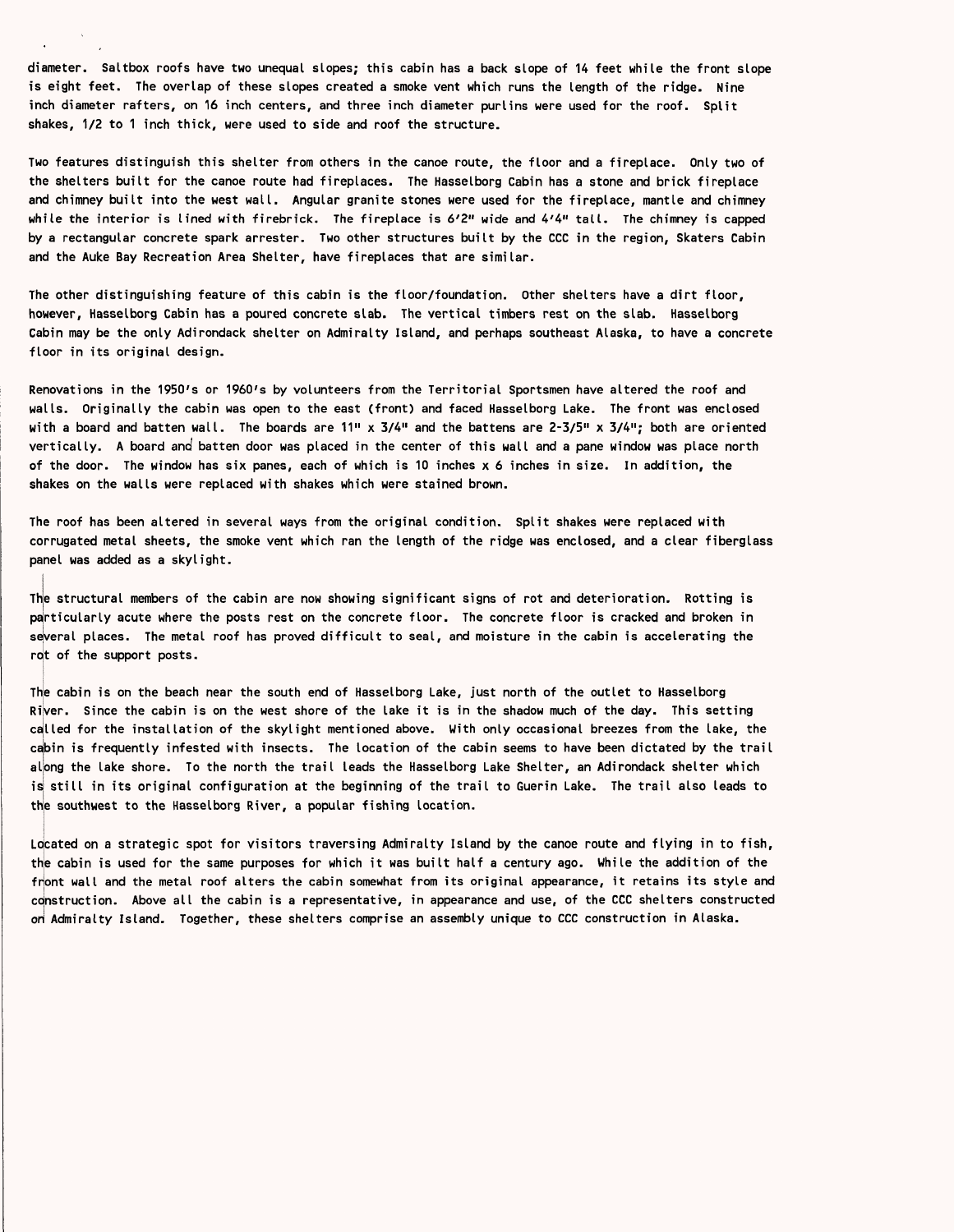| 8. Statement of Significance                                                                          |                                |                                  |
|-------------------------------------------------------------------------------------------------------|--------------------------------|----------------------------------|
| Certifying official has considered the significance of this property in relation to other properties: | nationally statewide x locally |                                  |
| Applicable National Register Criteria $X \wedge X = B$ __ C __ D                                      |                                |                                  |
| Criteria Considerations (Exceptions) $A = B = C = D = E = F = G$                                      |                                |                                  |
| Areas of Significance (enter categories from instructions)<br>Entertainment/Recreation                | Period of Significance<br>1937 | Significant Dates<br>1937 — 1937 |
|                                                                                                       | Cultural Affiliation<br>NA     |                                  |
| Significant Person                                                                                    | Architect/Builder              |                                  |
| NA                                                                                                    | Civilian Conservation Corps    |                                  |

State significance of property, and justify criteria, criteria considerations, and areas and periods of significance noted above.

The work and history of the Civilian Conservation Corps has been generally well documented throughout the contiguous United States. However, CCC activities in Alaska are not well documented or preserved.

The Hasselborg Cabin is representative of Adirondack shelters which were built by the CCC as part of the canoe route. Although the Hasselborg Cabin has been altered from its original condition, two distinctive features of the cabin offset the affect these alterations may have on its integrity -- the fireplace and the concrete floor.

The CCC was one of the largest and most popular programs of the New Deal under President Franklin D. Roosevelt. It was part of a package of legislation passed in 1933 to meet the economic and social crisis of the Great Depression and was modeled after a program of youth conservation work in New York State under Governor Roosevelt. The national program had a dual mission of providing employment for single young men and carrying out conservation projects in the service of the Nation, states, and communities.

As created by Congress in March of 1933, the Departments of War, Agriculture, Labor, and Interior were responsible for directing conservation related work. In the National Forest system the primary task was forest production, including: fire fighting, insect and disease control, timber inventories, surveys, forest cover maps, and reforestation projects. Construction projects such as telephone lines, lookouts, landing fields, trails, roads, bridges, and recreation were undertaken. Perhaps the most visible projects are the recreation facilities: shelters, camp grounds, swimming pools, picnic shelters, and rest rooms.

In 1933 the CCC was begun in Alaska, however, it was organized differently from the program in the rest of the United States. In Alaska it was under the auspices of the USDA Forest Service rather than the Army, although the Army served as purser. In addition, the age and family restrictions were waived so that men of all ages and marital status could enroll. The employment provided relief to the communities of Southeast Alaska as well as public improvements to regional transportation, recreation, and tourist facilities. In Southeast Alaska the primary emphasis was on the construction of roads, trails, bridges, and shelters for recreation. Public recreation facilities such as picnic shelters, cabins, trails, ski runs, and shooting ranges were constructed in major towns.

One of the earliest CCC projects undertaken by the Juneau District of the USDA Forest Service was construction of a recreation system in the Hasselborg Lake District on south Admiralty Island. This system consisted of a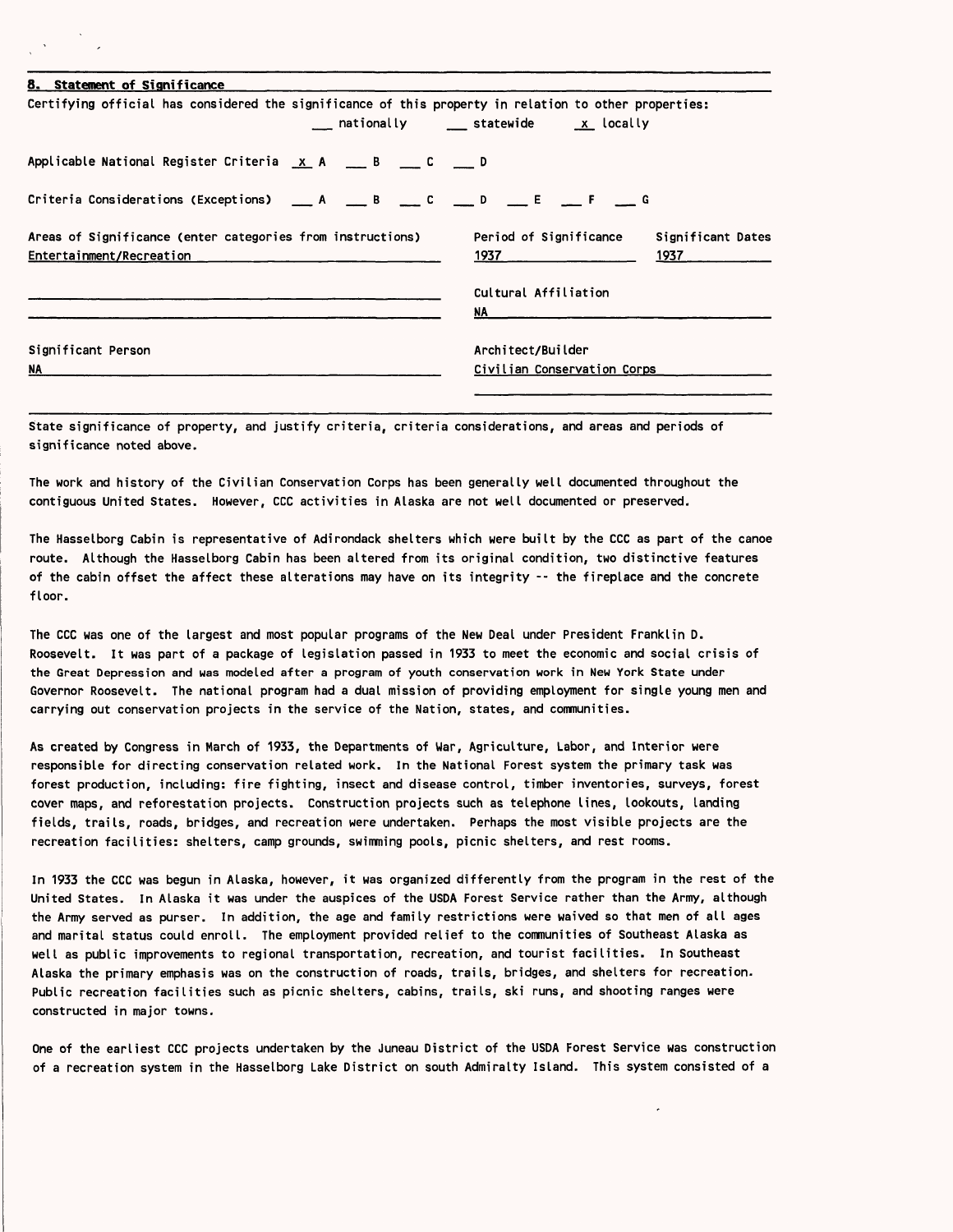trails, portages, and shelters which could be used by visitors to the interconnected lakes and rivers which was the origin of the still popular Cross Admiralty Island Canoe Route.

In May 1933 23 men, in three crews, were working on Admiralty and by March 1934 had constructed four shelters. In 1935 and 1936 the CCC crews undertook an ambitious program of construction in the vicinity of Hasselborg Lake. This program included: removing rocks between Lake Alexander and Beaver Lake and building a dam to raise Beaver Lake, maintenance of 25 miles of trail, and construction of a trail from Salt Lake to the falls on Hasselborg River. On Hasselborg Lake two open fireplaces, a shelter at the Lake Guerin trail, a trail from this cabin to the outlet and one mile downstream, the Big Sha-heen Cabin, and a shelter on the Windfall Harbor Trail were constructed.

In the early 1930's Pacific Alaska Airlines made frequent trips to Hasselborg Lake and since its construction the Hasselborg Cabin has been used steadily by visitors traveling across Admiralty Island or fishing at the lake. Recreation continues to be a prominent aspect of forest use and forest activities are planned with recreation in mind. Facilities such as Hasselborg Cabin provided the historic basis for many of the recreational opportunities available in Admiralty Island.

## 9. Major Bibliographical References

The Daily Alaska Empire 1933-1942 Juneau, Alaska Graham, Ralph 1988 Territorial Sportsmens Cabins in Southeast Alaska. Ms. in possession of Conner Sorenson. Howe, John R. 1987 Bear Man: Alien E. Hasselborg, 1876-1955. Ms. in possession of Conner Sorenson. Otis, A.T., W.D. Honey, T.C. Hogg, and K.K. Lakin 1986 The Forest Service and the Civilian Conservation Corps: 1933-1942. Forest Service Publication 395. U.S. Government Printing Office, Washington, D.C. Rakestraw, L.W. 1981 A History of the United States Forest Service in Alaska. Cooperative publication, Alaska Historical Society, Alaska Department of Education, and USDA Forest Service, Anchorage. USDA Forest Service Admiralty Island National Monument Cabin Files, Developed Sites, Juneau, Alaska. \_\_ See continuation sheet Previous documentation on file (NPS): \_\_ preliminary determination of individual listing (36 CFR 67) Primary location of additional data: has been requested **has been requested the state in the state of the state** state historic preservation office \_ previously listed in the National Register \_\_ Other State agency \_ previously determined eligible by the National Register x Federal agency \_\_\_ designated a National Historic Landmark \_\_\_ Local gover<br>\_\_\_ recorded by Historic American Buildings \_\_\_ University \_ recorded by Historic American Buildings \_ University  $\frac{1}{\sqrt{2}}$  Survey # \_ recorded by Historic American Engineering Specify repository: Admiralty Island National Monument Juneau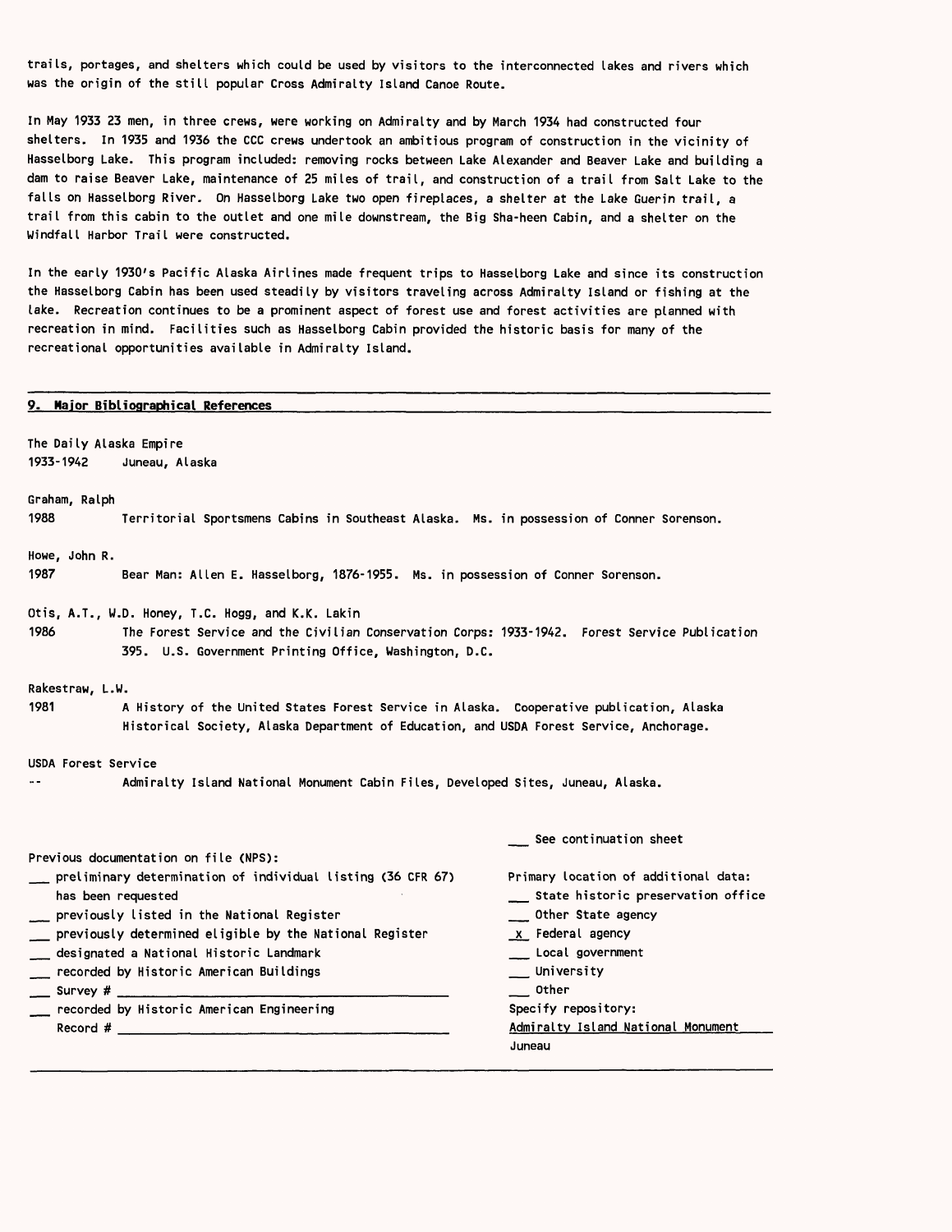| 10. Geographical Data                                                                                              |  |  |  |  |  |
|--------------------------------------------------------------------------------------------------------------------|--|--|--|--|--|
| Acreage of property less than one acre                                                                             |  |  |  |  |  |
| UTM References                                                                                                     |  |  |  |  |  |
| 6 4 8 9 5 0 0 <br> 5 5 3 6 5 0 <br> 0 8 <br>A<br>В<br>Easting<br>Northing<br>Northing<br>Easting<br>Zone<br>Zone   |  |  |  |  |  |
| Verbal Boundary Description<br>NE1/4 SW1/4 SW1/4, Sec. 33, T48S, R 69E, Copper River Meridian, Sitka C1 quadrangle |  |  |  |  |  |
| Boundary Justification                                                                                             |  |  |  |  |  |
| The Hasselborg Cabin has an obvious localized activity area arising from its funcion from it's function as a       |  |  |  |  |  |
| temporary stopping place on a recreational canoe route. The boundary encompasses the cabin, bridge, lake           |  |  |  |  |  |
| shore staging area, and trailhead historically associated with the site.                                           |  |  |  |  |  |
| 11. Form Prepared By                                                                                               |  |  |  |  |  |
| name/title W. Conner Sorenson, Historical Consultant*                                                              |  |  |  |  |  |
| date 9/1/89<br>organization NA                                                                                     |  |  |  |  |  |
| telephone <u>(907) 789-0104</u><br>street & number 9491 Moraine Way                                                |  |  |  |  |  |
| state Alaska zip code 99801<br>city or town<br>Juneau                                                              |  |  |  |  |  |

 $\label{eq:2} \frac{1}{2} \int_{\mathbb{R}^3} \left| \frac{d\mathbf{x}}{d\mathbf{x}} \right|^2 \, d\mathbf{x} \, d\mathbf{x} \, d\mathbf{x} \, d\mathbf{x} \, d\mathbf{x} \, d\mathbf{x} \, d\mathbf{x} \, d\mathbf{x} \, d\mathbf{x} \, d\mathbf{x} \, d\mathbf{x} \, d\mathbf{x} \, d\mathbf{x} \, d\mathbf{x} \, d\mathbf{x} \, d\mathbf{x} \, d\mathbf{x} \, d\mathbf{x} \, d\mathbf{x} \, d\mathbf{x} \, d\mathbf{x} \, d$ 

"revised 12/94 by Pat Bower, USDA Forest Service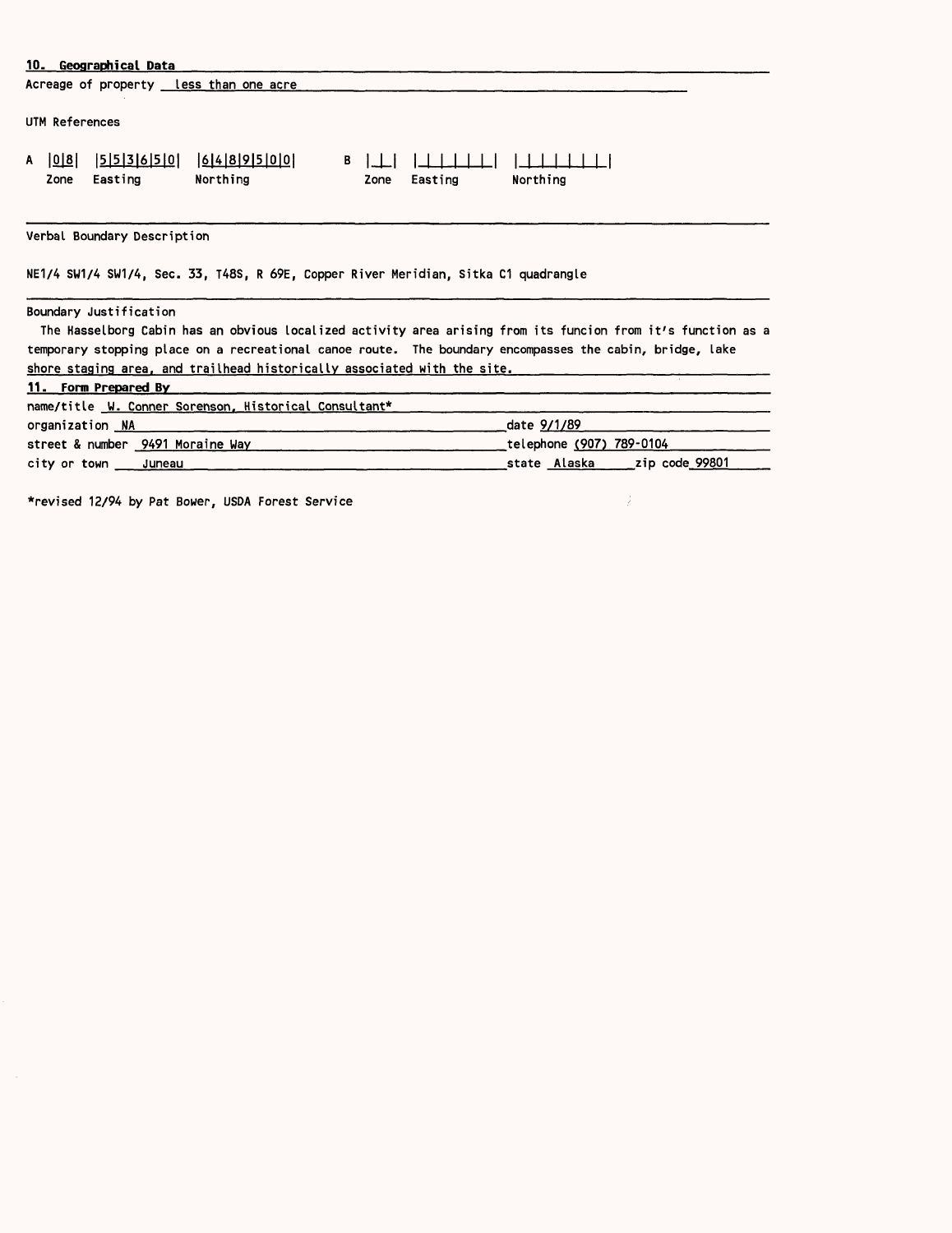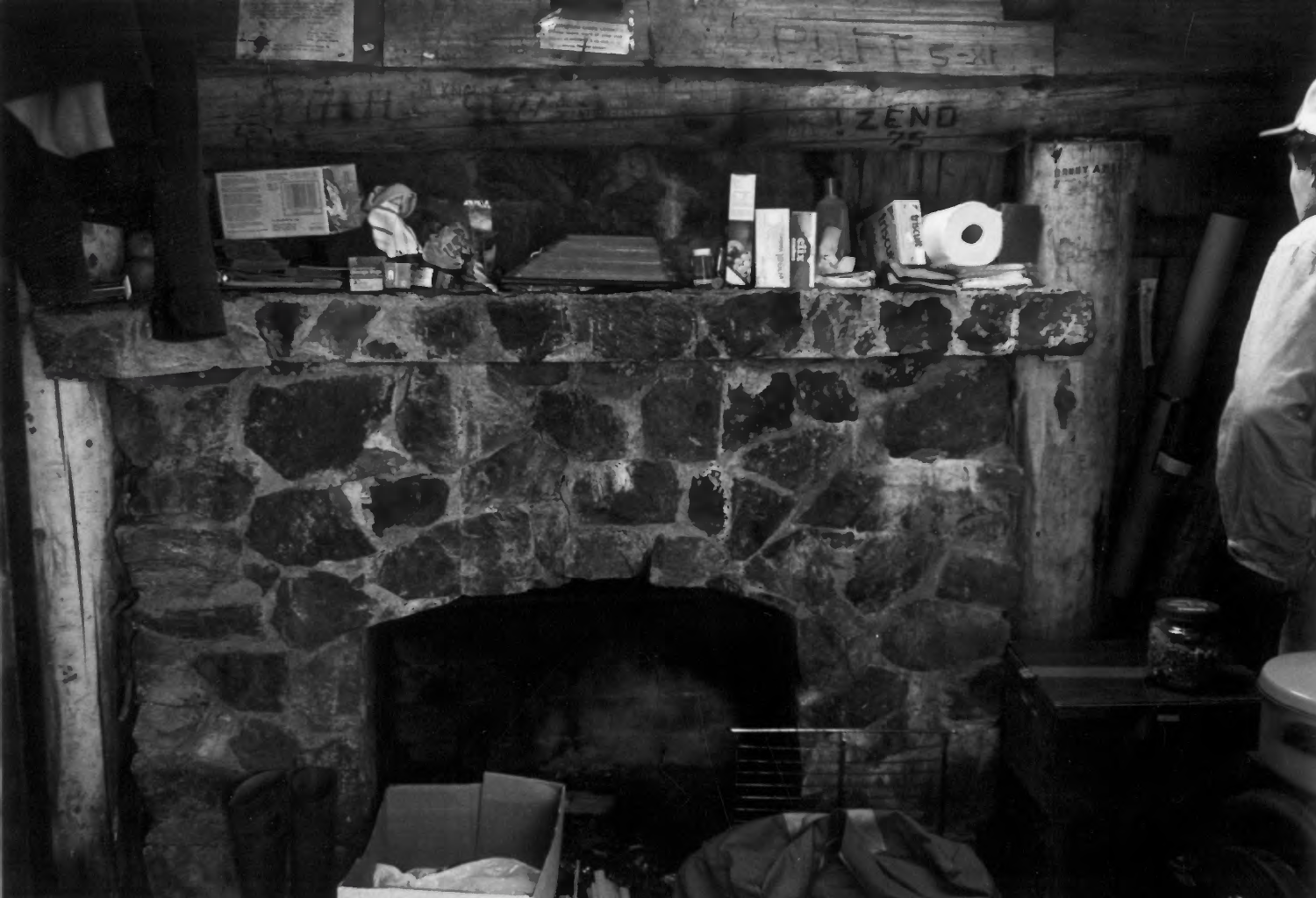- I. Hasselborg 2. 5 Cabin 2. Hasselborg Lake, Admiralty Island, Alexander Archipelago, Alaska 3. Conner Soreison  $4.7$   $300 - 1989$ 5. Tongass National Forest, Chatham Mara, Supervisors Office 204 Siginalea Way, Sitto AK 99835
- 6. Starle fireplace inside cabin
- $7.71$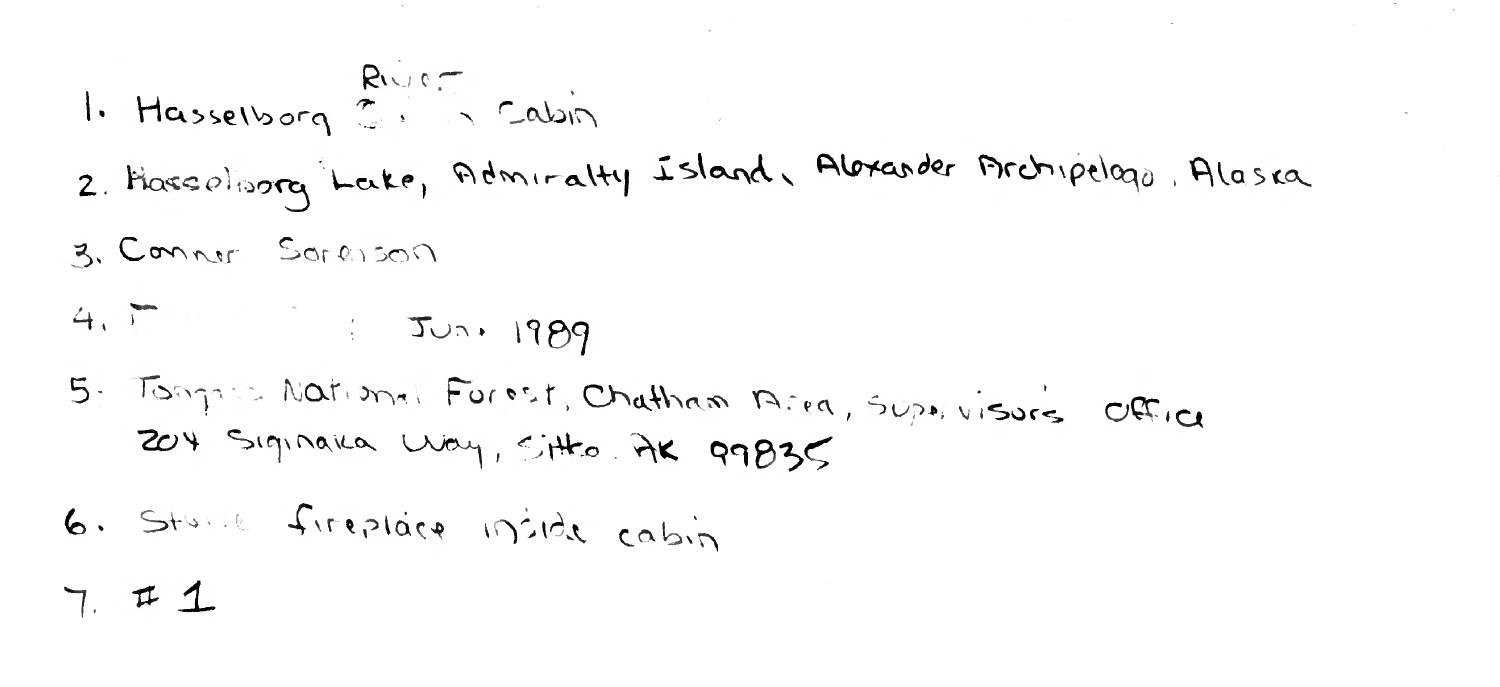